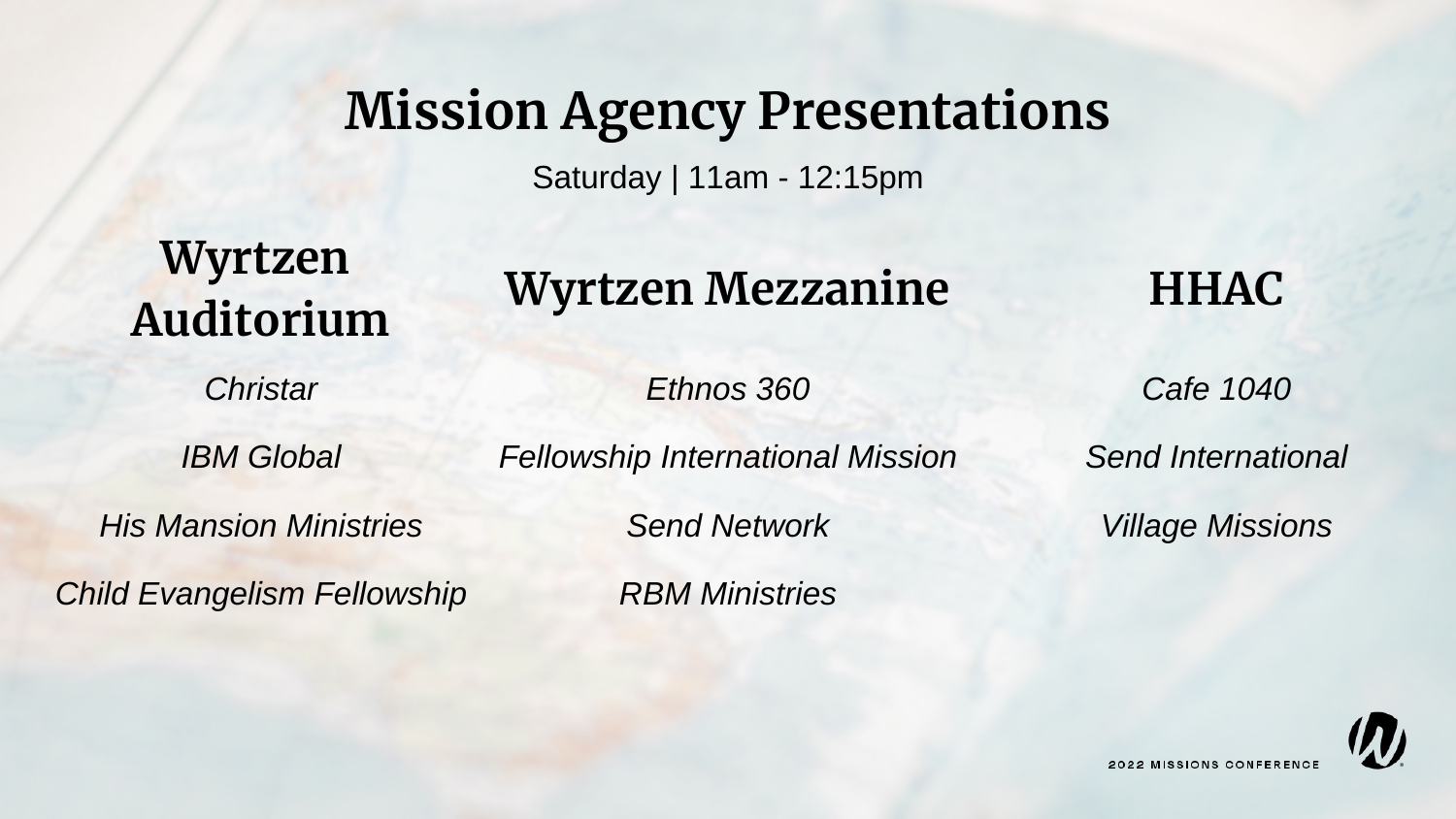Saturday | 11am - 12:15pm

## **Husky Den HHAC Multipurpose**

*MissionGo*

*Lifeline Youth*

*Friends of Israel*

*MMS Aviation*

*Christian Adventures in Youth Ministry*

*Faith Baptist Mission*

*Life Matter Training Center*

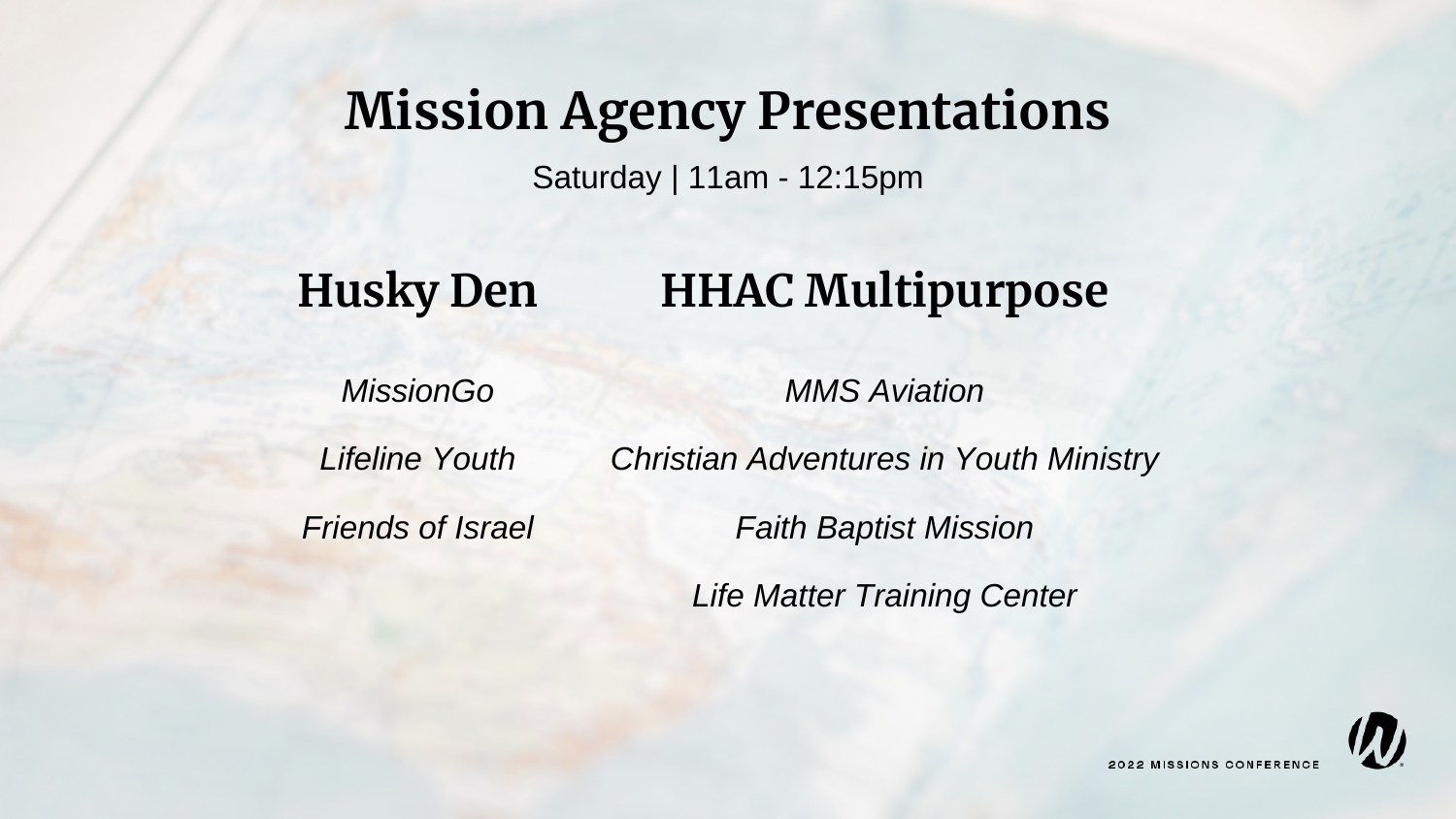Sunday | 11am - 12:15pm

## **Wyrtzen Auditorium**

**Wyrtzen Mezzanine HHAC**

*MissionGo*

*Lifeline Youth*

*Friends of Israel*

### *MMS Aviation*

### *Christian Adventures in Youth Ministries*

## *Faith Baptist Missions*

*Life Matters Training Center*



*Cafe 1040 Send International*

*Village Missions*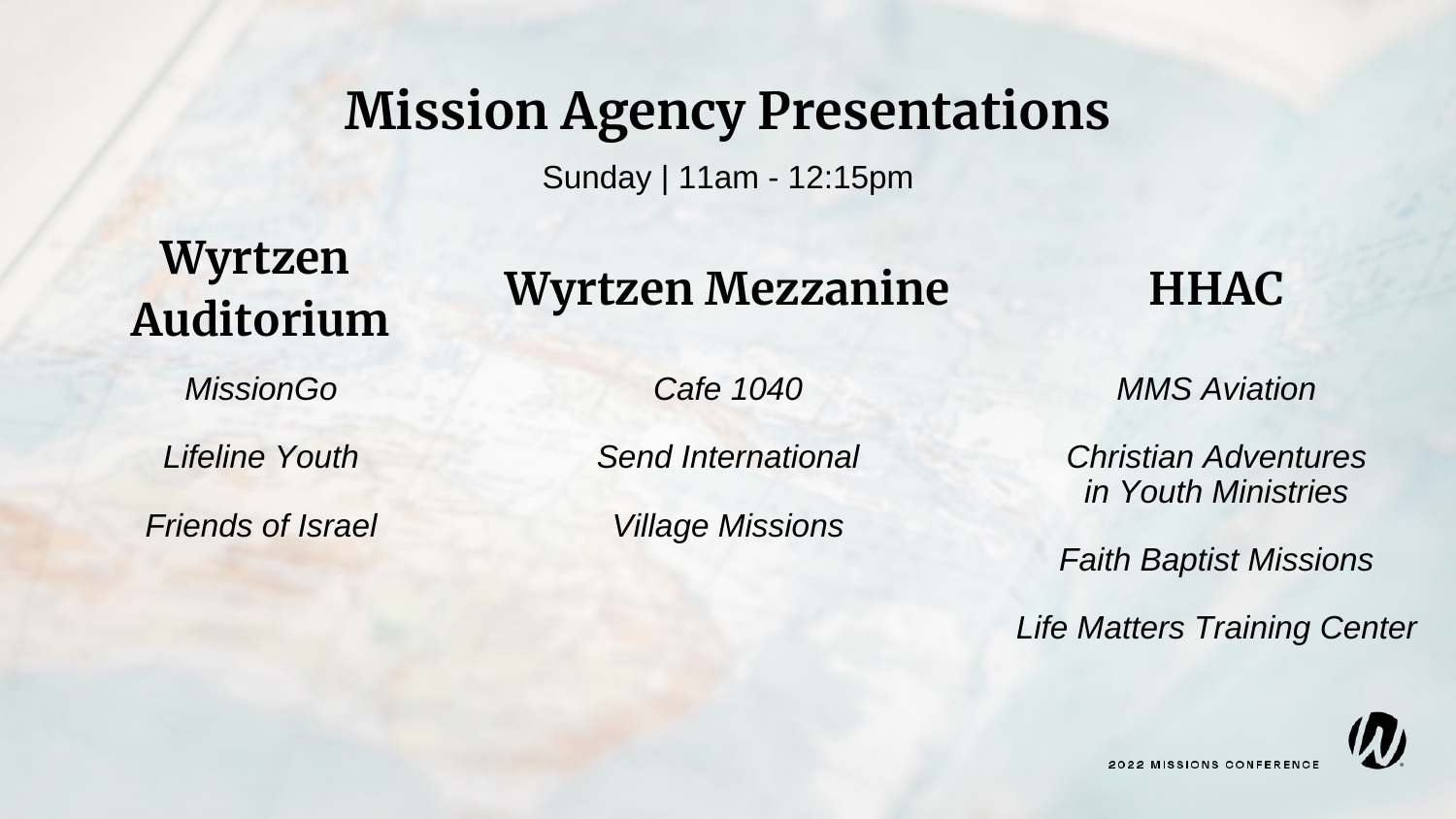Sunday | 11am - 12:15pm

## **Husky Den HHAC Multipurpose**

*Christar*

*IBM Global*

*His Mansion Ministries*

*Child Evangelism Fellowship*

*Ethnos 360*

*Fellowship International Mission*

*Send Network*

*RBM Ministries*

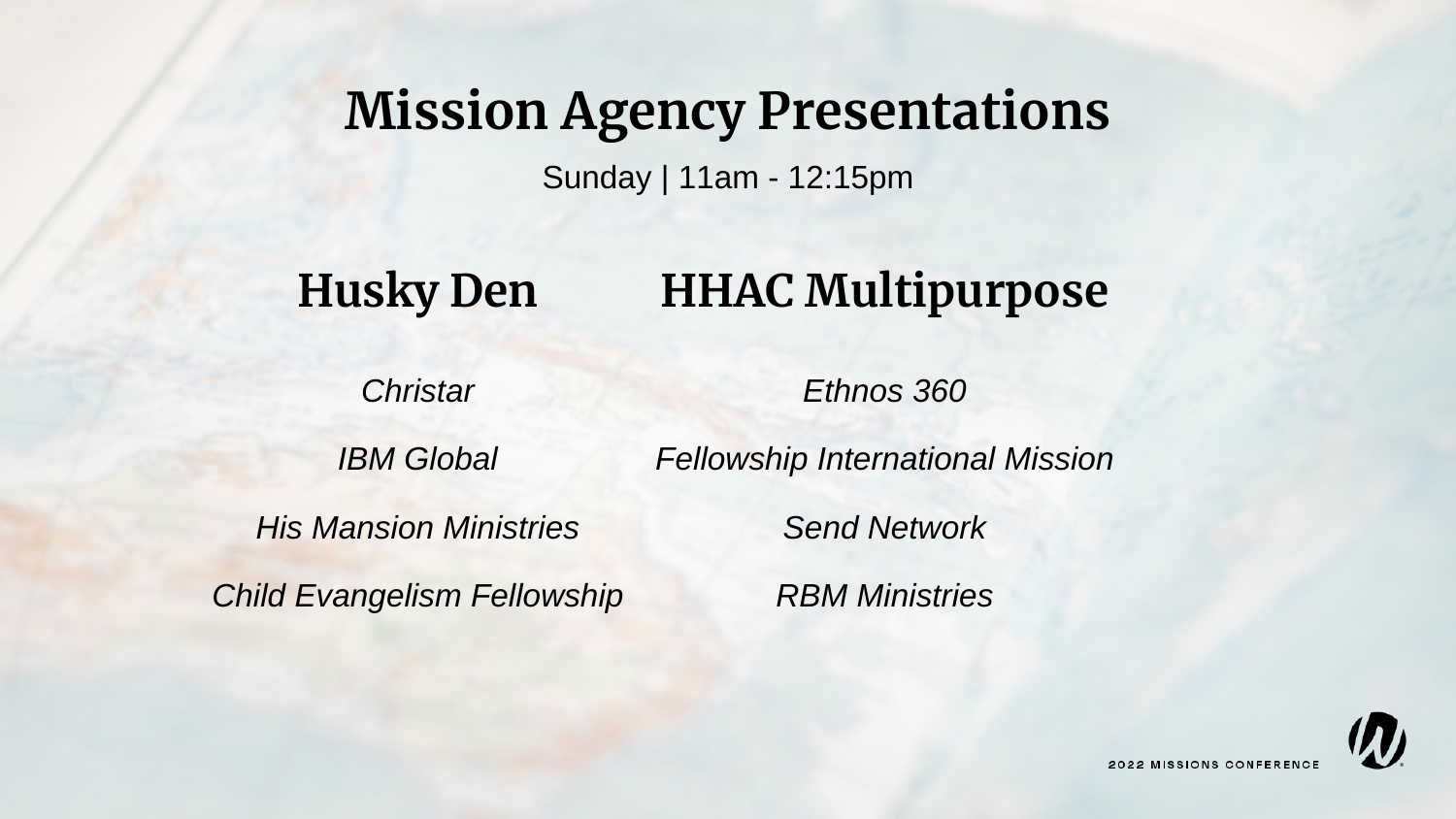# **Women's Devo Schedule**

9:45pm - 10:15pm

*ADK 101 ADK 105 ADK 107 ADK 111 ADK 201 ADK 204 ADK 207 ADK 212 Asia 15*

### **RA Room Host**

*Nadene Edwards Melissa Theis Ari Pulgar Haley Cason Angie Rodier Gaby Clinton Mercy Simpson Breana Walders Courtney Baker*

*Lisa Barnshaw Mayra Aguilar Laura Coleman Tati O'Bradovic Isabelle Gainey Montana Law Julie Rosati Natalie Dudte Abby Radcliff*

## **Location RA Room Host Friday Speaker Saturday Speaker**

*Caitlyn Jarrell Mandy Smith Carrie Gould Mary Hooker Amanda Pankov Abby Radcliff Michaela Yoder Tiare Luzuriaga Isabelle Gainey*

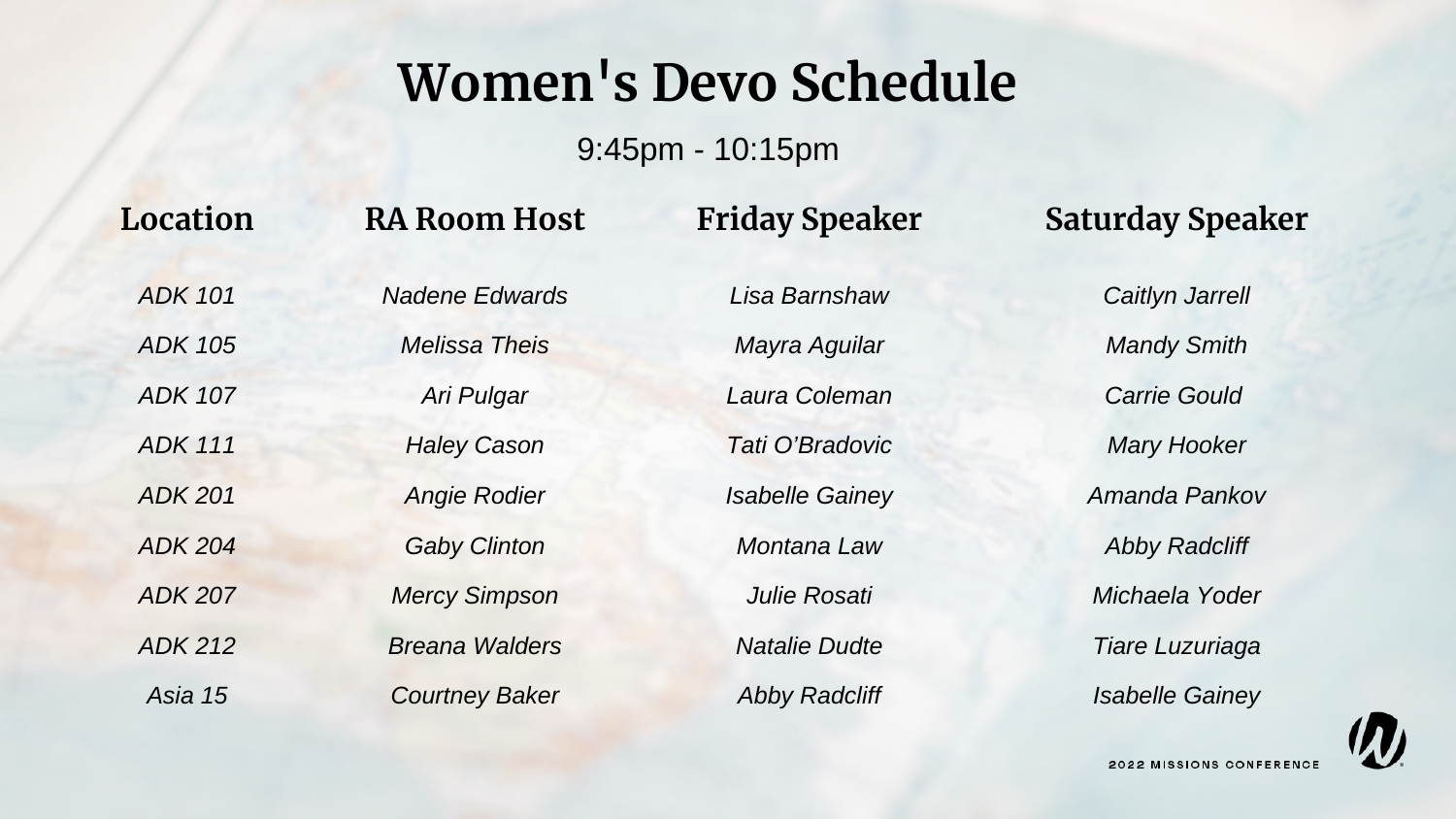# **Women's Devo Schedule**

9:45pm - 10:15pm

*Asia 18 Asia 25 Asia 28 S. America 3 S. America 5 Europe 109 Europe 111 Europe 207 Europe 210*

## **RA Room Host**

*Alexus Edwards Sadie Kessler Juliana Calvo Grace Sheaffer Sarah deMelo Sage Yeatts Novalie Norton Daniella Kress Maddie Gibson*

*Michaela Yoder Tiare Luzuriaga Lydia Pastrana Mandy Smith Carrie Gould Mary Hooker Amanda Pankov Kristi Adelsberger Caitlyn Jarrell*

## **Location RA Room Host Friday Speaker Saturday Speaker**

*Kristi Adelsberger Mayra Aguilar Lisa Barnshaw Lydia Pastrana Laura Coleman Tati O'Bradovic Julie Rosati Montana Law Natalie Dudte*

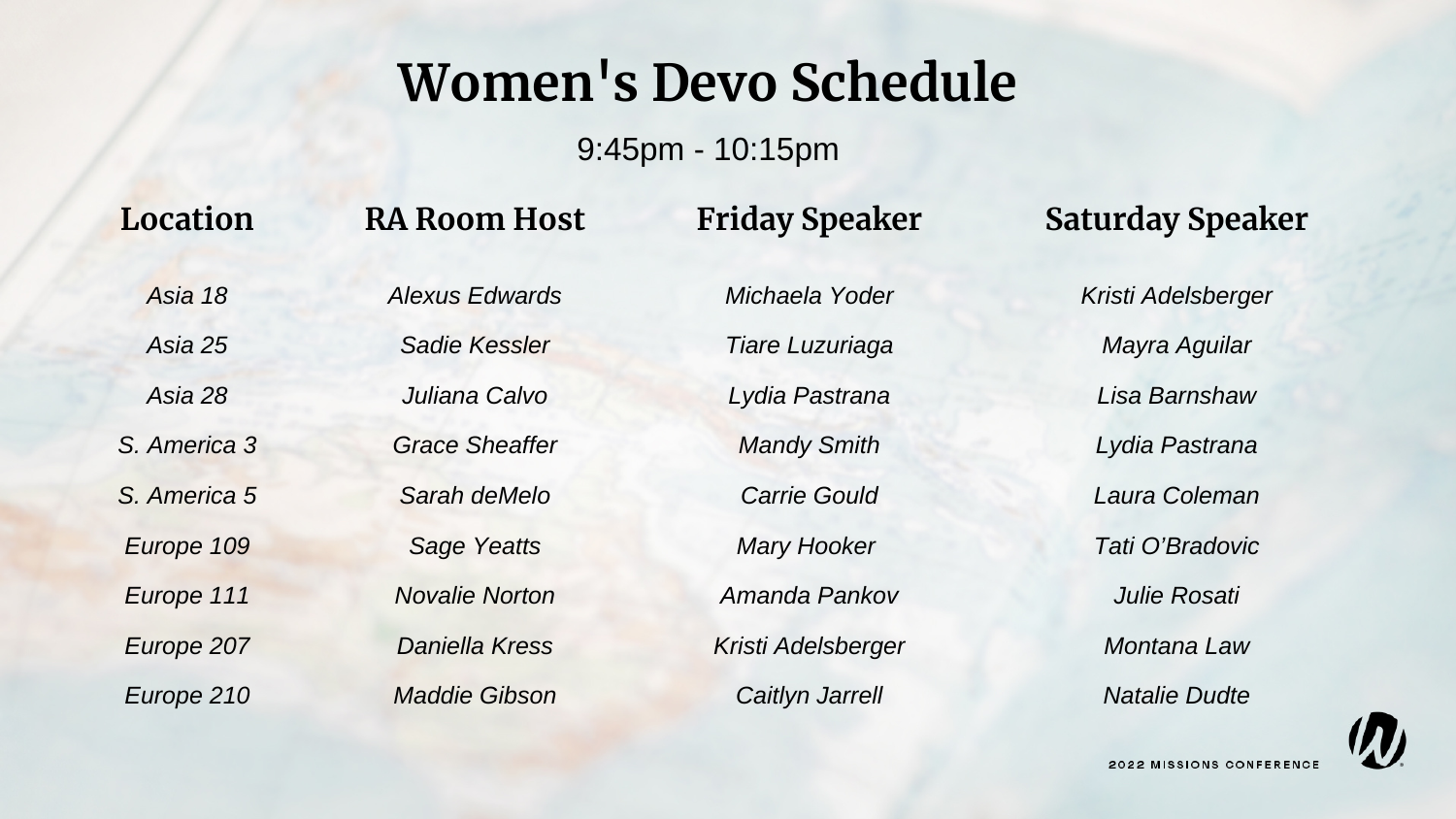# **Men's Devo Schedule**

9:45pm - 10:15pm

*Argentina 1-4 Argentina 5-8 Chile Lower Chile Upper England 101-104 England 106-109 Hungary 12-14 Hungary 15-17 Hungary 18-19*

### **RA Room Host**

*Lukas Fuerst Ganawah Josebraham Jack Hilsher Nathan Milliken Tracy Kenyon Warren Willis Kairo Oliveira Evan Ellsworth Gideon Paris*

*David Kelly Tim Cabaugh Jeff Miller Joshua Adelsberger Mark Mckinney Paul Spotts Thomas Simcox Jamie Smith Paul Barreca*

## **Location RA Room Host Friday Speaker Saturday Speaker**

*Paul Barreca David Wargo Tim Owens Dave Kurowicki Darrell Peterson Dan Haynes Bryan Nevin Butch Jarrell David Kelly*